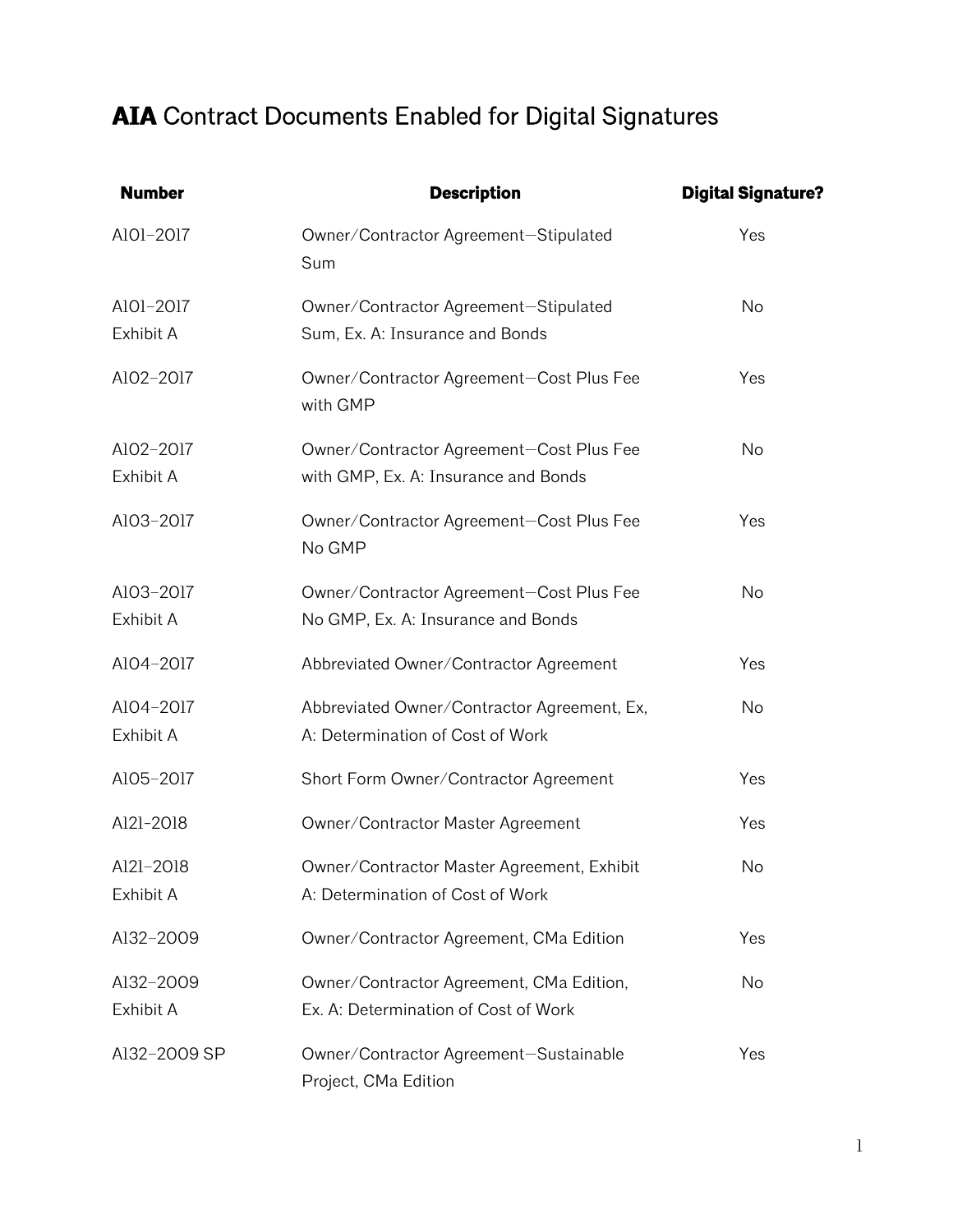| A132-2009 SP<br>Exhibit A | Owner/Contractor Agreement-Sustainable<br>Project, CMa Edition, Ex. A: Determination of<br>Cost of Work       | No  |
|---------------------------|---------------------------------------------------------------------------------------------------------------|-----|
| Al33-2009                 | Owner/Construction Manager as Constructor<br>Agreement-Cost of Work Plus Fee with GMP                         | Yes |
| Al33-2009<br>Exhibit A    | Owner/Construction Manager as Constructor<br>Agreement, Ex. A: GMP Amendment                                  | Yes |
| A133-2009 SP              | Owner/Construction Manager as Constructor<br>Agreement-Sustainable Project, Cost of Work<br>Plus Fee with GMP | Yes |
| A133-2009 SP<br>Exhibit A | Owner/Construction Manager as Constructor<br>Agreement-Sustainable Project,<br>Ex. A: GMP Amendment           | Yes |
| Al34-2009                 | Owner/Construction Manager as Constructor<br>Agreement-Cost of Work Plus Fee No GMP                           | Yes |
| A134-2009 SP              | Owner/Construction Manager as Constructor<br>Agreement-Sustainable Project, Cost of Work<br>Plus Fee No GMP   | Yes |
| Al4l-2014                 | Owner/Design-Builder Agreement                                                                                | Yes |
| A141-2014<br>Exhibit A    | Owner/Design-Builder Agreement, Ex. A:<br>Design-Build Amendment                                              | Yes |
| A141-2014<br>Exhibit B    | Owner/Design-Builder Agreement, Ex. B:<br><b>Insurance and Bonds</b>                                          | No  |
| A141-2014<br>Exhibit C    | Owner/Design-Builder Agreement, Ex. C:<br>Sustainable Projects                                                | No  |
| Al42-2014                 | Design-Builder/Contractor Agreement                                                                           | Yes |
| A142-2014<br>Exhibit A    | Design-Builder/Contractor Agreement, Ex. A:<br><b>Terms and Conditions</b>                                    | No  |
| Al42-2014<br>Exhibit B    | Design-Builder/Contractor Agreement, Ex. B:<br><b>Insurance and Bonds</b>                                     | No  |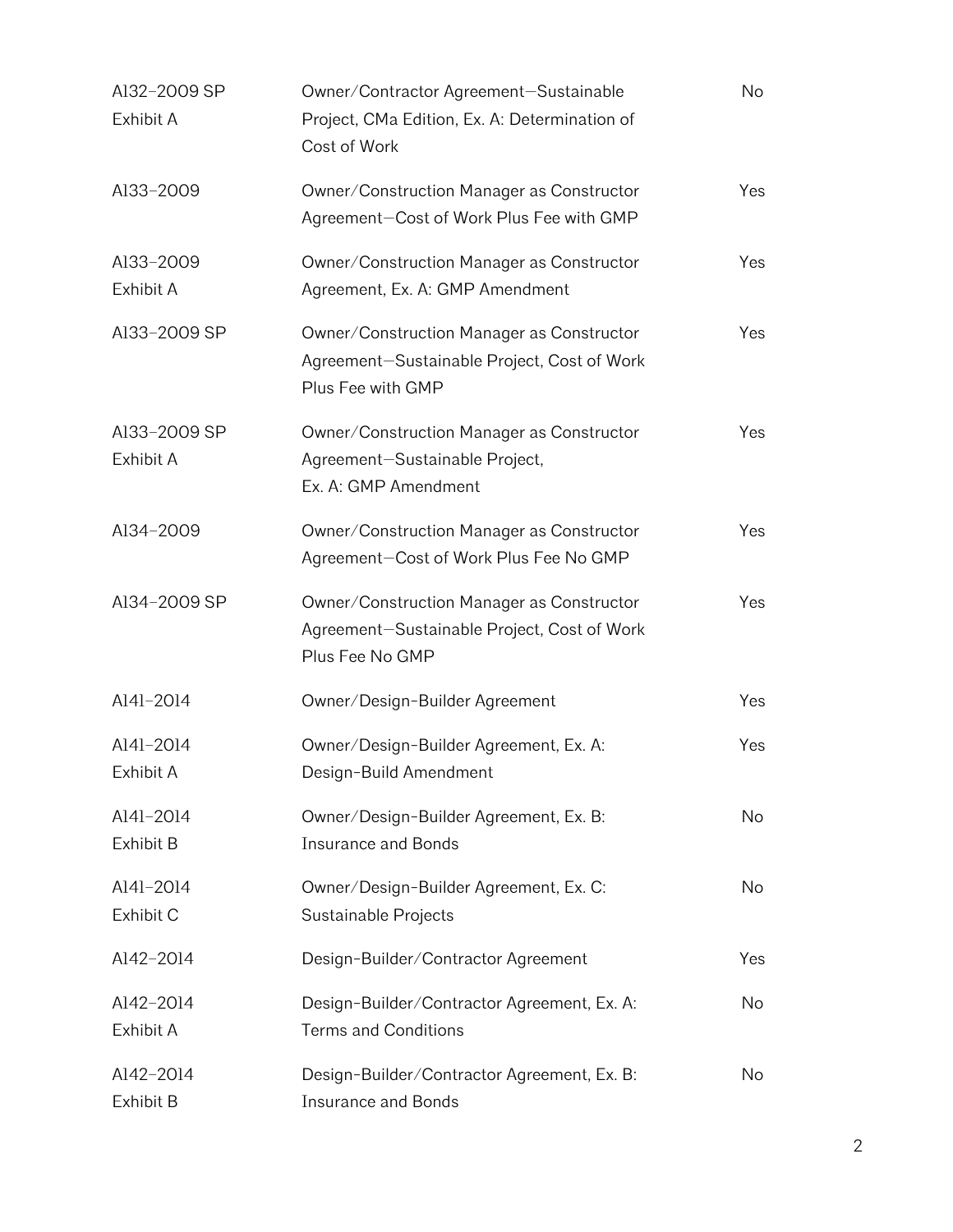| Al42-2014<br>Exhibit C | Design-Builder/Contractor Agreement, Ex. C:<br><b>Preconstruction Services</b>         | <b>No</b> |
|------------------------|----------------------------------------------------------------------------------------|-----------|
| Al42-2014<br>Exhibit D | Design-Builder/Contractor Agreement, Ex. D:<br>Determination of Cost of Work           | No        |
| A145-2015              | Owner/Design-Builder Residential Agreement                                             | Yes       |
| A145-2014<br>Exhibit A | Owner/Design-Builder Residential Agreement,<br>Ex. A: Design-Build Amendment           | Yes       |
| A151-2007              | Owner/Vendor Agreement for FF&E-<br><b>Stipulated Sum</b>                              | Yes       |
| A195-2008              | Owner/Contractor Agreement for Integrated<br>Project Delivery                          | Yes       |
| A195-2008<br>Exhibit A | Owner/Contractor Agreement for Integrated<br>Project Delivery, Ex. A: GMP Amendment    | Yes       |
| A201-2007              | General Conditions of Contract for<br>Construction                                     | No        |
| A201-2007 SP           | General Conditions of Contract for<br>Construction-Sustainable Project                 | No        |
| A201-2017              | General Conditions of Contract for<br>Construction                                     | No        |
| A221-2018              | Owner/Contractor Work Order                                                            | Yes       |
| A232-2009              | General Conditions of Contract for<br>Construction, CMa Edition                        | No.       |
| A232-2009 SP           | General Conditions of Contract for<br>Construction-Sustainable Project,<br>CMa Edition | No.       |
| A251-2007              | General Conditions of Contract for FF&E                                                | No        |
| A295-2008              | General Conditions of Contract for Integrated<br>Project Delivery                      | No.       |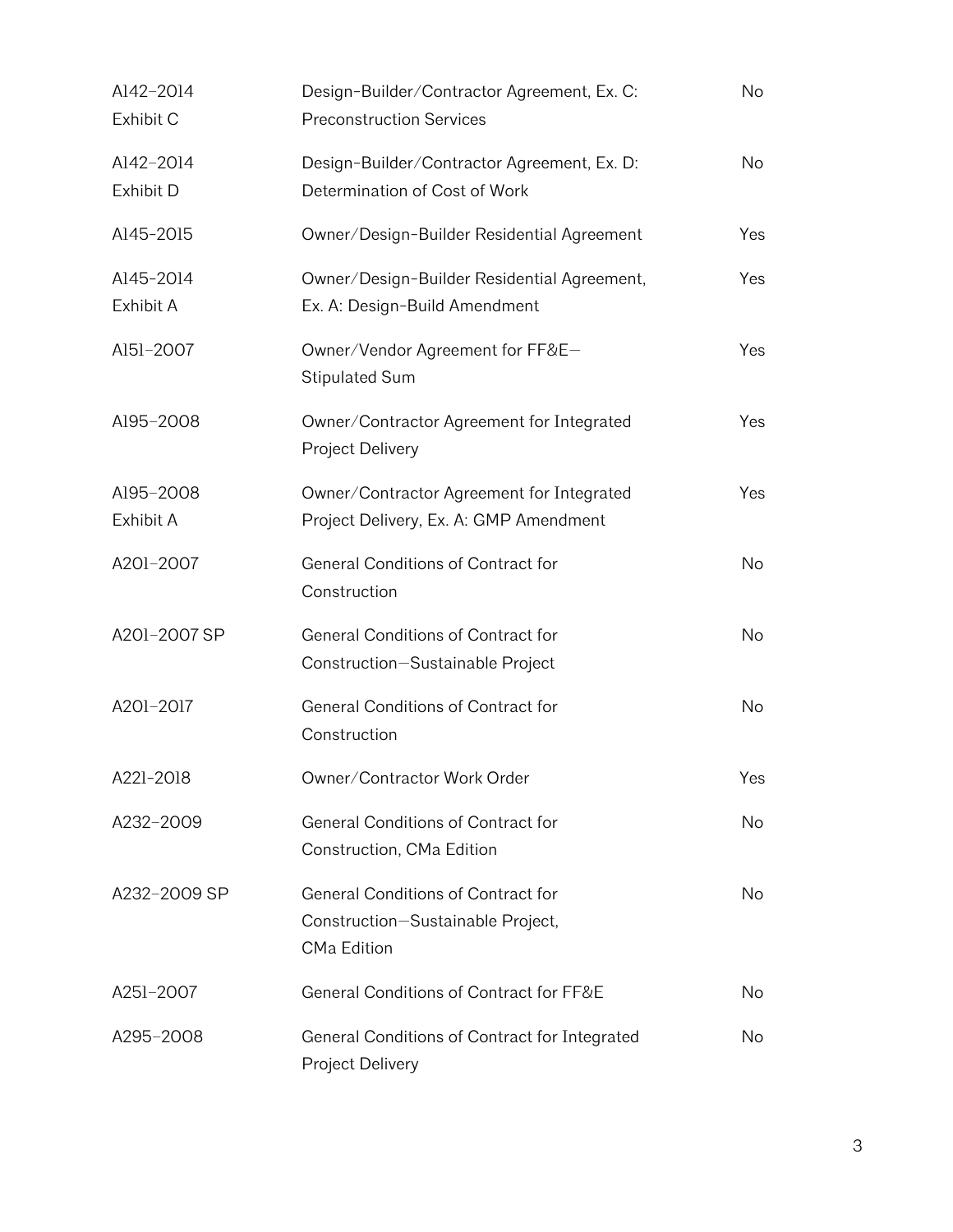| A305-1986 | Contractor's Qualification Statement                                             | No        |
|-----------|----------------------------------------------------------------------------------|-----------|
| A310-2010 | <b>Bid Bond</b>                                                                  | Yes       |
| A312-2010 | Payment Bond                                                                     | Yes       |
| A312-2010 | Performance Bond                                                                 | Yes       |
| A401-2017 | Contractor/Subcontractor Agreement                                               | Yes       |
| A421-2018 | Contractor/Subcontractor Master Agreement                                        | Yes       |
| A422-2018 | Contractor/Subcontractor Work Order                                              | Yes       |
| A441-2014 | Contractor/Subcontractor Agreement-<br>Design-Build Project                      | Yes       |
| A701-2018 | <b>Instructions to Bidders</b>                                                   | No        |
| A751-2007 | Invitation and Instructions for Quotation-<br>FF&E                               | <b>No</b> |
| B101-2017 | Owner/Architect Agreement                                                        | Yes       |
| B102-2017 | Owner/Architect Agreement-No Predefined<br>Scope, Architect's Services           | Yes       |
| B103-2017 | Owner/Architect Agreement-Complex Project                                        | Yes       |
| B104-2017 | Abbreviated Owner/Architect Agreement                                            | Yes       |
| B105-2017 | Short Form Owner/Architect Agreement                                             | Yes       |
| B106-2010 | Owner/Architect Agreement-Pro Bono<br>Services                                   | Yes       |
| B107-2010 | Developer-Builder/Architect Agreement for<br>Single Family Residential Project   | Yes       |
| B108-2009 | Owner/Architect Agreement-Federally<br>Funded or Federally Insured Project       | Yes       |
| B109-2010 | Owner/Architect Agreement for a Multi-Family<br>or Mixed Use Residential Project | Yes       |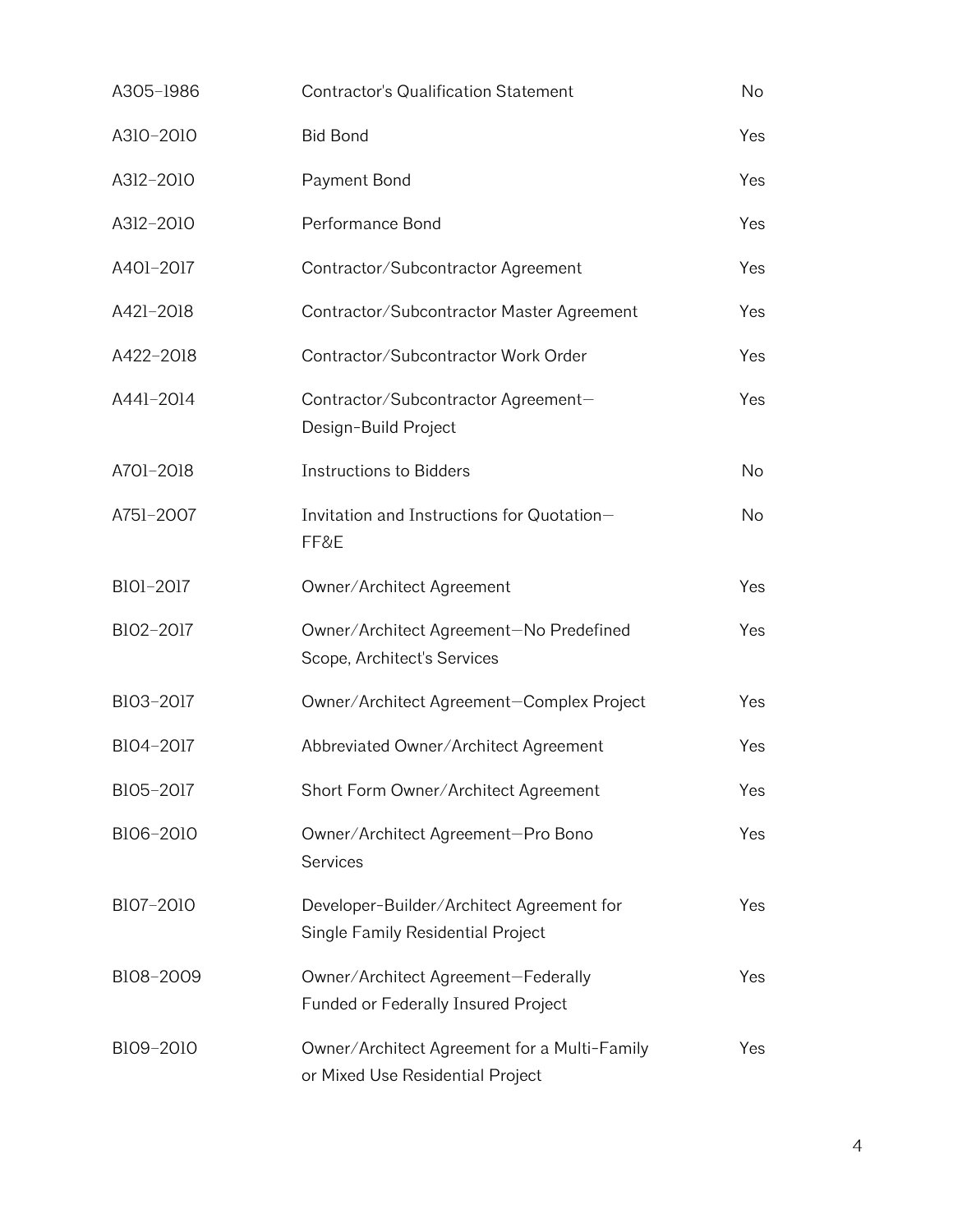| B121-2018              | Owner/Architect Master Agreement                                                                        | Yes |
|------------------------|---------------------------------------------------------------------------------------------------------|-----|
| B132-2009              | Owner/Architect Agreement, CMa Edition                                                                  | Yes |
| B132-2009 SP           | Owner/Architect Agreement-Sustainable<br>Project, CMa Edition                                           | Yes |
| B133-2014              | Owner/Architect Agreement, CMc Edition                                                                  | Yes |
| B143-2014              | Design-Builder/Architect Agreement                                                                      | Yes |
| B144ARCH-CM-1993       | Amendment for Owner/Architect Agreement,<br><b>Construction Manager as Adviser</b>                      | Yes |
| B152-2007              | Owner/Architect Agreement-Architectural<br><b>Interior Design Services</b>                              | Yes |
| B153-2007              | Owner/Architect Agreement-FF&E Design<br>Services                                                       | Yes |
| B161-2002              | Client/Consultant Agreement-Project outside<br><b>United States</b>                                     | Yes |
| B162-2002              | Abbreviated Client/Consultant Agreement-<br>Project outside United States                               | Yes |
| B171-2013              | Owner/Design Manager Agreement                                                                          | Yes |
| B172-2013              | Owner/Architect Agreement-Architect of<br><b>Record Services</b>                                        | Yes |
| B195-2008              | Owner/Architect Agreement for Integrated<br>Project Delivery                                            | Yes |
| B201-2017              | Architect's Services: Design and Construction<br><b>Contract Administration</b>                         | No  |
| B201-2007<br>Exhibit A | Architect's Services: Design and Construction<br>Contract Administration, Ex. A: Initial<br>Information | No  |
| B202-2009              | Architect's Services: Programming                                                                       | No  |
| B203-2017              | Architect's Services: Site Evaluation and                                                               | No  |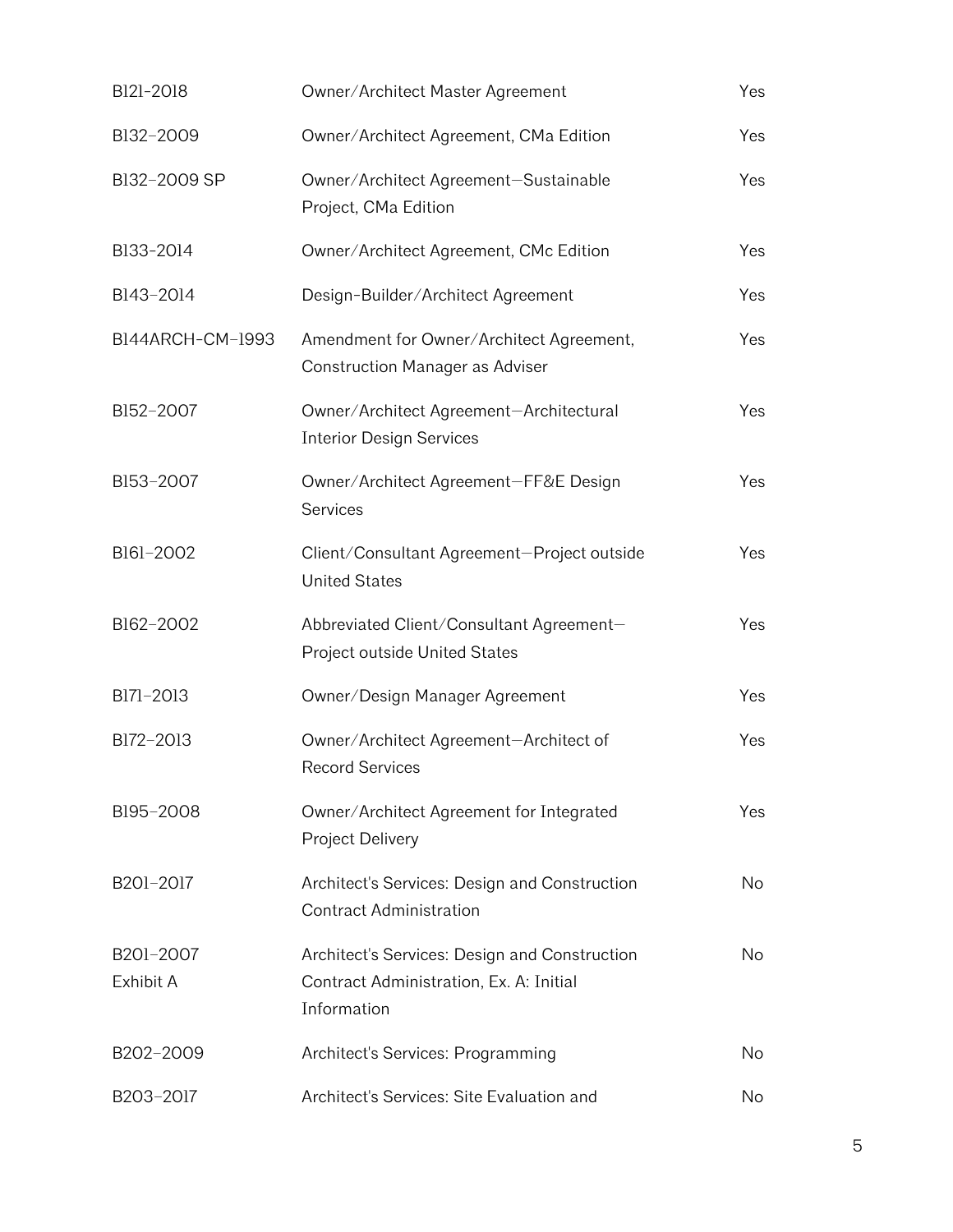Planning

| B204-2007    | Architect's Services: Value Analysis                          | No         |
|--------------|---------------------------------------------------------------|------------|
| B205-2017    | Architect's Services: Historic Preservation                   | No         |
| B206-2007    | Architect's Services: Security Evaluation and<br>Planning     | No.        |
| B207-2017    | Architect's Services: On-Site Project<br>Representation       | <b>No</b>  |
| B209-2007    | Architect's Services: Construction Contract<br>Administration | No         |
| B210-2017    | Architect's Services: Facility Support                        | No         |
| B212-2010    | Architect's Services: Regional or Urban<br>Planning           | No         |
| B214-2012    | Architect's Services: LEED <sup>®</sup> Certification         | No         |
| B221-2018    | Owner/Architect Service Order                                 | <b>Yes</b> |
| B252-2007    | Architect's Services: Architectural Interior<br>Design        | No         |
| B253-2007    | Architect's Services: FF&E Design                             | <b>No</b>  |
| B305-1993    | Architect's Qualification Statement                           | Yes        |
| C101-2018    | Joint Venture Agreement                                       | Yes        |
| ClO2-2015    | Team Manager/Team Member Teaming<br>Agreement                 | Yes        |
| C103-2015    | Owner/Consultant Agreement                                    | Yes        |
| ClO6-2013    | Digital Data Licensing Agreement                              | Yes        |
| Cl32-2009    | Owner/Construction Manager as Adviser<br>Agreement            | Yes        |
| Cl32-2009 SP | Owner/Construction Manager as Adviser                         | Yes        |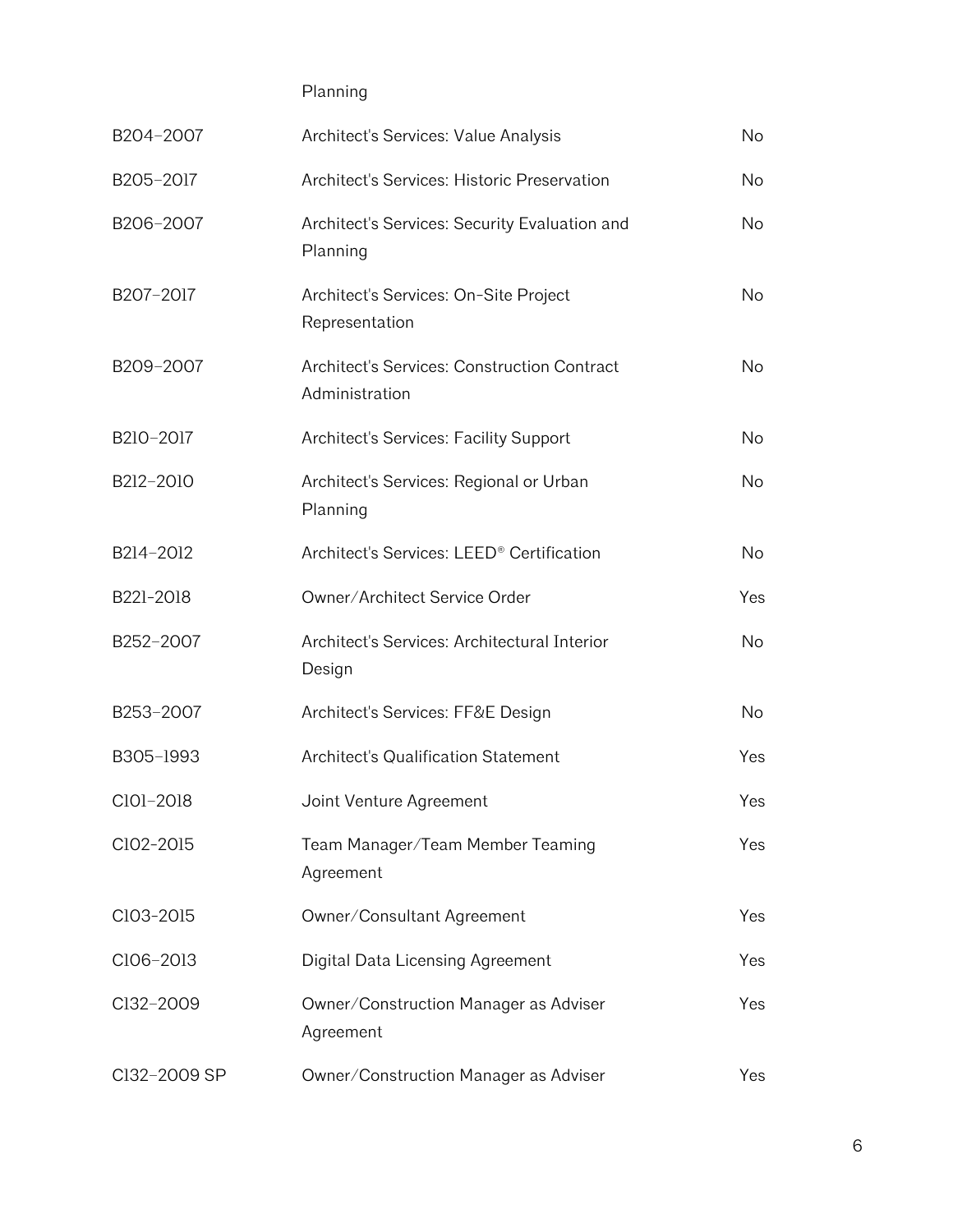|                                    | Agreement-Sustainable Project                                                                      |           |
|------------------------------------|----------------------------------------------------------------------------------------------------|-----------|
| Cl4l-2014                          | Owner/Consultant Agreement-Design Build<br>Project                                                 | Yes       |
| Cl4l-2014<br>Exhibit A             | Owner/Consultant Agreement-Design Build<br>Project, Ex. A: Consultant's Services                   | <b>No</b> |
| C171-2013                          | Owner/Program Manager Agreement                                                                    | Yes       |
| Cl72-2014                          | Owner/Program Manager Agreement - Single<br>Project                                                | Yes       |
| C191-2009                          | MP Agreement for Integrated Project Delivery                                                       | Yes       |
| C191-2009<br>Exhibit A             | MP Agreement for IPD, Ex. A: General<br>Conditions of the MP Agreement for IPD                     | <b>No</b> |
| C191-2009<br>Exhibit B             | MP Agreement for IPD, Ex. B: Legal<br>Description of Project                                       | <b>No</b> |
| C191-2009<br>Exhibit C             | MP Agreement for IPD, Ex. C: Owner's Criteria                                                      | No        |
| C191-2009<br>Exhibit D             | MP Agreement for IPD, Ex. D: Target Criteria<br>Amendment                                          | <b>No</b> |
| C191-2009<br>Exhibit D, Exhibit AA | MP Agreement for IPD, Ex. D: Target Criteria<br>Amendment, Ex. AA: Target Cost Breakdown           | <b>No</b> |
| C191-2009<br>Exhibit D, Exhibit BB | MP Agreement for IPD, Ex. D: Target Criteria<br>Amendment, Ex. BB: Project Definition              | No        |
| Cl9l-2009<br>Exhibit D, Exhibit CC | MP Agreement for IPD, Ex. D: Target Criteria<br>Amendment, Ex. CC: Project Goals                   | No        |
| C191-2009<br>Exhibit D, Exhibit DD | MP Agreement for IPD, Ex. D: Target Criteria<br>Amendment, Ex. DD: Integrated Scope of<br>Services | No        |
| C191-2009<br>Exhibit D, Exhibit EE | MP Agreement for IPD, Ex. D: Target Criteria<br>Amendment, Ex. EE: Project Schedule                | No        |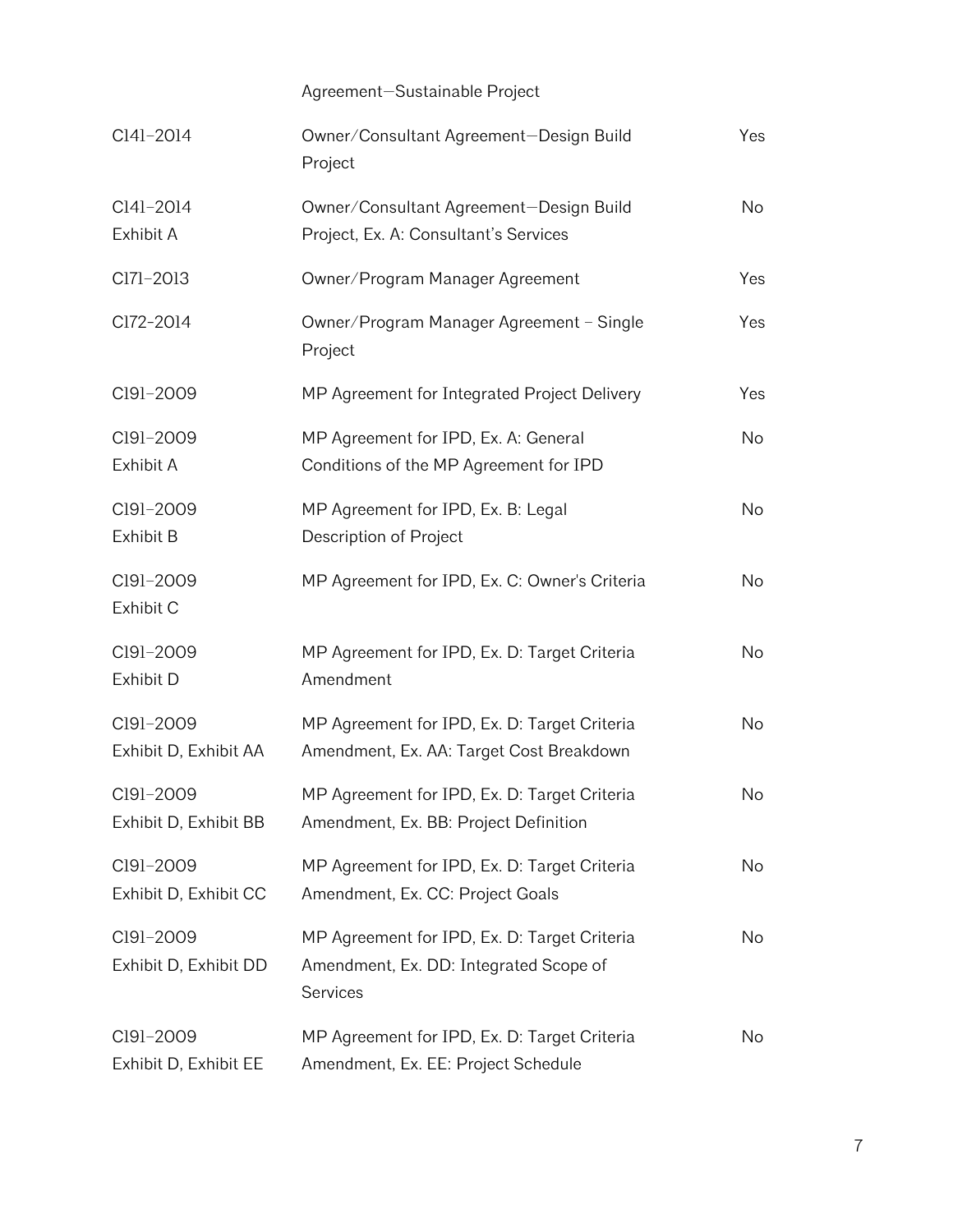| C191-2009<br>Exhibit D, Exhibit FF | MP Agreement for IPD, Ex. D: Target Criteria<br>Amendment, Ex. FF: Digital Data Protocol                            | No        |
|------------------------------------|---------------------------------------------------------------------------------------------------------------------|-----------|
| C191-2009<br>Exhibit D, Exhibit GG | MP Agreement for IPD, Ex. D: Target Criteria<br>Amendment, Ex. GG: Building Information<br><b>Modeling Protocol</b> | No        |
| C195-2008                          | SPE Agreement for Integrated Project Delivery                                                                       | Yes       |
| C195-2008<br>Exhibit A             | SPE Agreement for IPD, Ex. A: Legal<br>Description of Project                                                       | No        |
| C195-2008<br>Exhibit B             | SPE Agreement for IPD, Ex. B: Owner's<br>Criteria                                                                   | No        |
| C195-2008<br>Exhibit C             | SPE Agreement for IPD, Ex. C: Member<br>Agreements                                                                  | <b>No</b> |
| C195-2008<br>Exhibit D             | SPE Agreement for IPD, Ex. D: Workplan                                                                              | <b>No</b> |
| C195-2008<br>Exhibit D, Exhibit AA | SPE Agreement for IPD, Ex. E: Target Cost<br>Amendment, Ex. AA: Target Cost Breakdown                               | No        |
| C195-2008<br>Exhibit E             | SPE Agreement for IPD, Ex. E: Target Cost<br>Amendment                                                              | No        |
| C195-2008<br>Exhibit E, Exhibit BB | SPE Agreement for IPD, Ex. E: Target Cost<br>Amendment, Ex. BB: Project Definition                                  | No        |
| C195-2008<br>Exhibit E, Exhibit CC | SPE Agreement for IPD, Ex. E: Target Cost<br>Amendment, Ex. CC: Project Goals                                       | No        |
| C195-2008<br>Exhibit E, Exhibit DD | SPE Agreement for IPD, Ex. E: Target Cost<br>Amendment, Ex. DD: Integrated Scope of<br><b>Services</b>              | No        |
| C195-2008<br>Exhibit E, Exhibit EE | SPE Agreement for IPD, Ex. E: Target Cost<br>Amendment, Ex. EE: Project Schedule                                    | No        |
| C195-2008<br>Exhibit E, Exhibit FF | SPE Agreement for IPD, Ex. E: Target Cost<br>Amendment, Ex. FF: Digital Data Protocol                               | No        |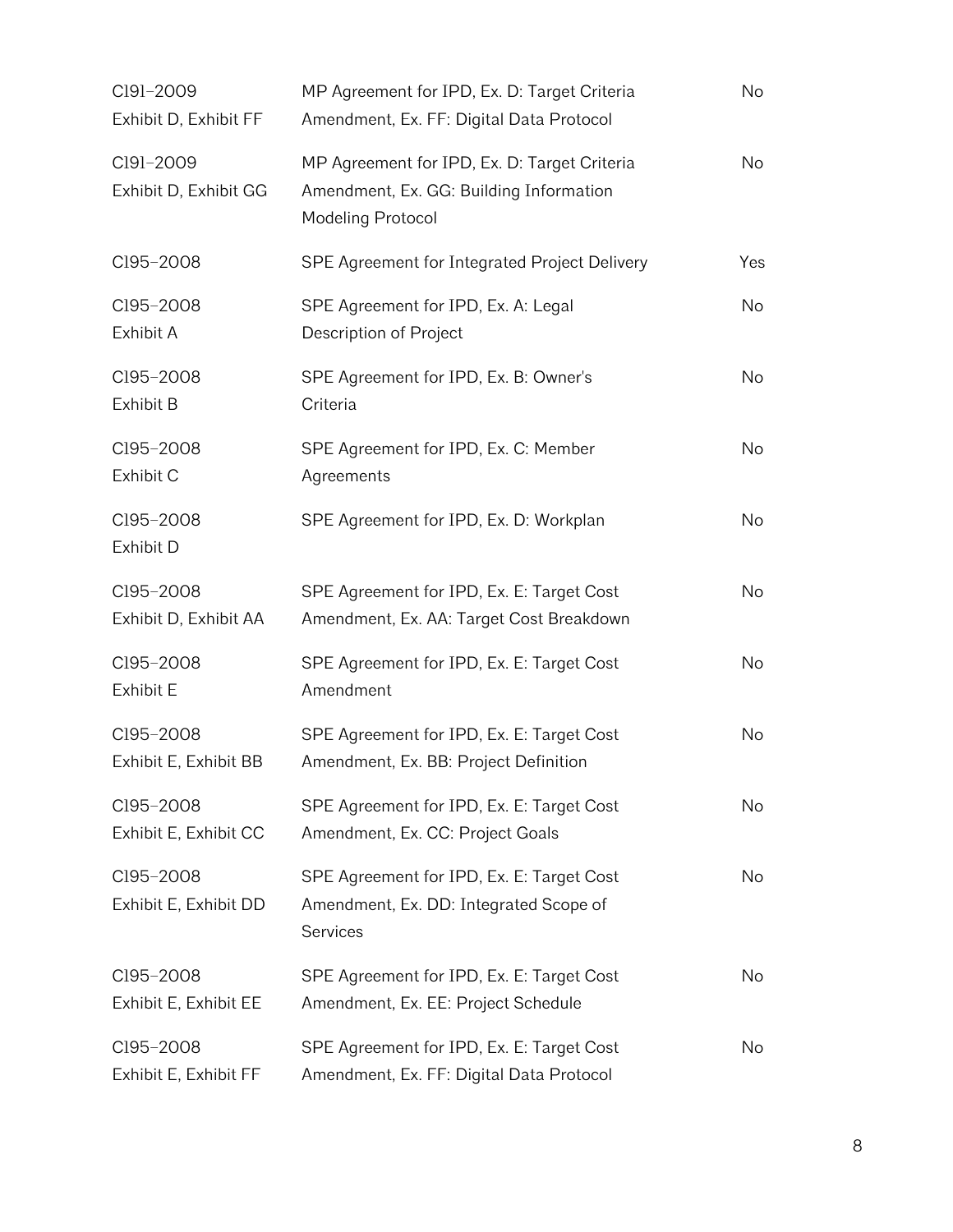| C196-2008              | Single Purpose Entity/Owner Agreement for<br><b>Integrated Project Delivery</b> | Yes       |
|------------------------|---------------------------------------------------------------------------------|-----------|
| C197-2008              | SPE/Non-Owner Member Agreement for<br><b>Integrated Project Delivery</b>        | Yes       |
| C198-2010              | SPE/Consultant Agreement for Integrated<br>Project Delivery                     | Yes       |
| C198-2010<br>Exhibit A | SPE/Consultant Agreement for IPD, Ex. A:<br>Consultant Project Goals Amendment  | Yes       |
| C199-2010              | SPE/Contractor Agreement for Integrated<br>Project Delivery                     | Yes       |
| C199-2010<br>Exhibit A | SPE/Contractor Agreement for IPD, Ex. A:<br><b>Terms and Conditions</b>         | <b>No</b> |
| C199-2010<br>Exhibit B | SPE/Contractor Agreement for IPD, Ex. B:<br><b>Contract Sum Amendment</b>       | Yes       |
| C199-2010<br>Exhibit C | SPE/Contractor Agreement for IPD, Ex. C:<br>Contractor Project Goals Amendment  | Yes       |
| C201-2015              | Consultant's Services: Land Survey                                              | No        |
| C202-2015              | Consultant's Services: Geotechnical<br>Engineering                              | No        |
| C203-2017              | Consultant's Services: Commissioning                                            | No        |
| C401-2017              | Architect/Consultant Agreement                                                  | Yes       |
| C402-2018              | Architect/Consultant Agreement - Special<br>Services                            | Yes       |
| C421-2018              | Architect/Consultant Master Agreement                                           | Yes       |
| C422-2018              | Architect/Consultant Service Order                                              | Yes       |
| C441-2014              | Architect/Consultant Agreement-Design-<br><b>Build Project</b>                  | Yes       |
| D200-1995              | Project Checklist                                                               | No        |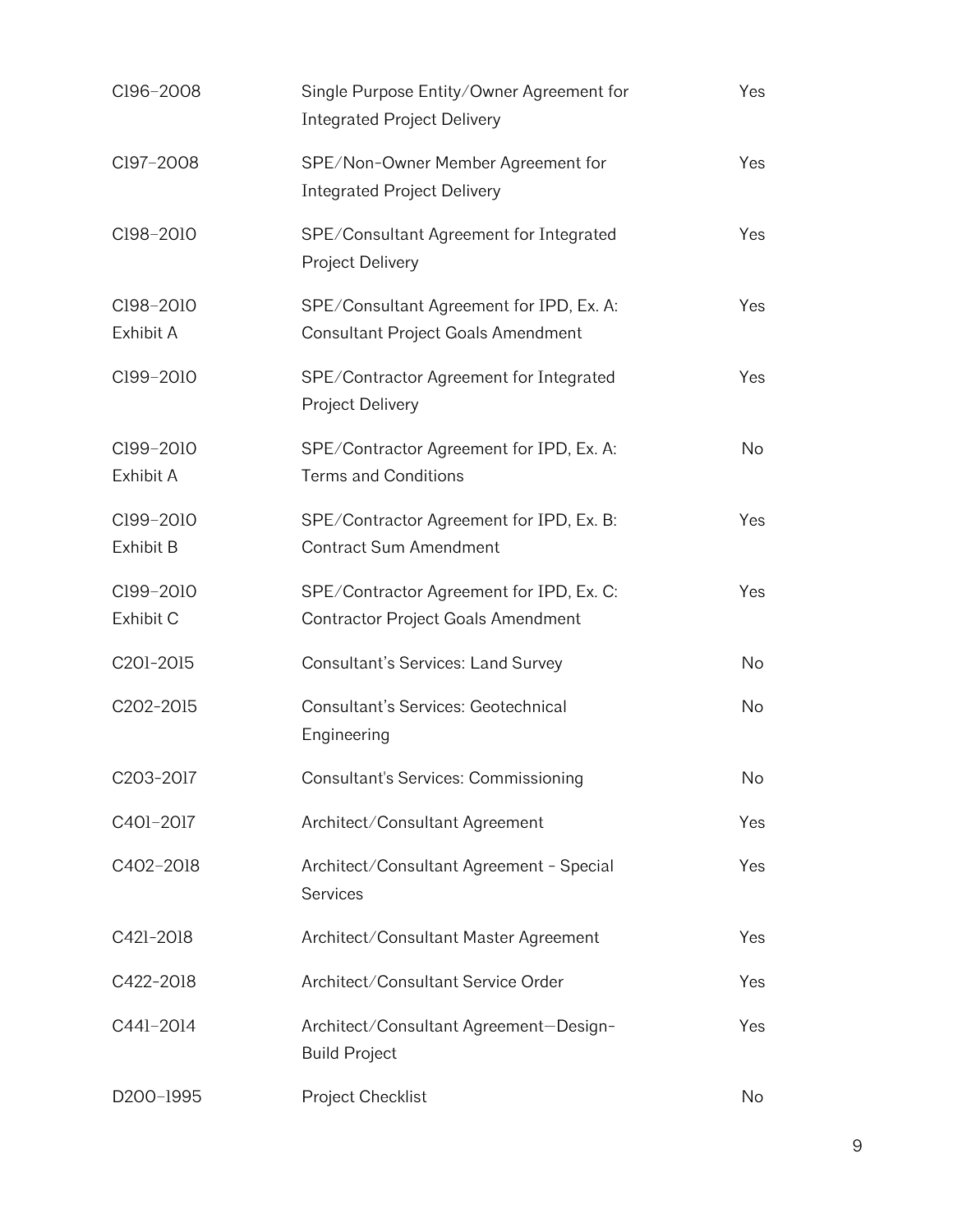| E203-2013           | Building Information Modeling and Digital<br>Data Exhibit                  | No        |
|---------------------|----------------------------------------------------------------------------|-----------|
| E204-2017           | Sustainable Projects Exhibit                                               | <b>No</b> |
| G201-2013           | Project Digital Data Protocol Form                                         | No        |
| G202-2013           | Project Building Information Modeling<br>Protocol Form                     | <b>No</b> |
| G612-2017<br>Part A | Owner's Instructions to Architect, Part A:<br><b>Construction Contract</b> | Yes       |
| G612-2017<br>Part B | Owner's Instructions to Architect, Part B:<br><b>Bidding Procedures</b>    | Yes       |
| G701-2017           | Change Order                                                               | Yes       |
| G701CMa-1992        | Change Order, CMa Edition                                                  | Yes       |
| G701S-2017          | Change Order, Subcontractor variation                                      | Yes       |
| G702-1992           | Application and Certificate for Payment                                    | Yes       |
| G702S-2017          | Application and Certificate for Payment,<br>Subcontractor variation        | Yes       |
| G703-1992           | Continuation Sheet for G702                                                | No        |
| G703S-2017          | Continuation Sheet for G702, Subcontractor<br>variation                    | No        |
| G704-2017           | Certification of Substantial Completion                                    | Yes       |
| G704CMa-1992        | Certificate of Substantial Completion, CMa<br>Edition                      | Yes       |
| G705-2001           | List of Subcontractors                                                     | No        |
| G706-1994           | Contractor's Affidavit of Payment of Debts and<br>Claims                   | Yes       |
| G706A-1994          | Contractor's Affidavit of Release of Liens                                 | Yes       |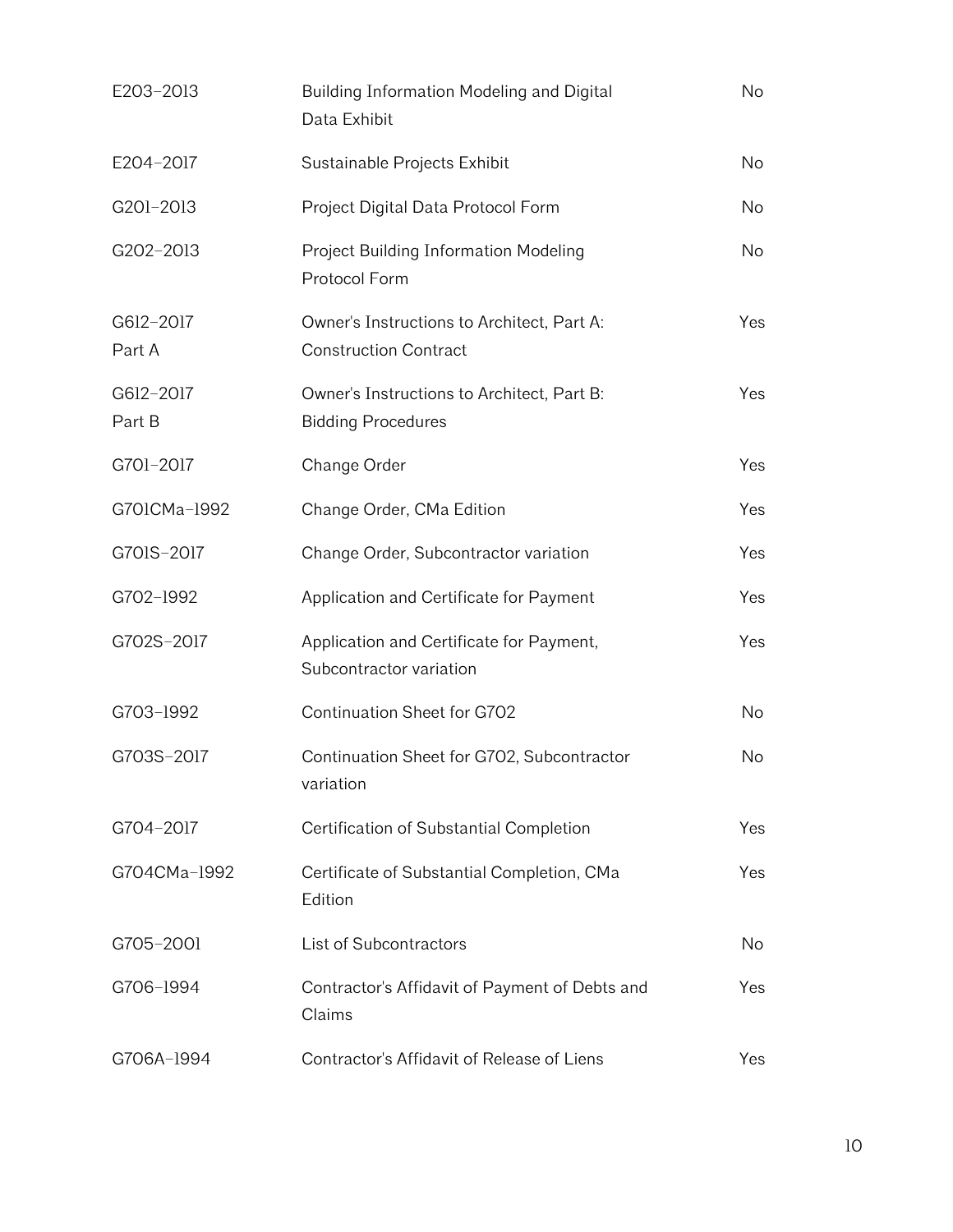| G707-1994    | Consent of Surety to Final Payment                                      | Yes       |
|--------------|-------------------------------------------------------------------------|-----------|
| G707A-1994   | Consent of Surety-Reduction or Partial<br>Release of Retainage          | Yes       |
| G709-2018    | Proposal Request                                                        | Yes       |
| G710-2017    | Architect's Supplemental Instructions                                   | Yes       |
| G711-2018    | Architects Field Report                                                 | No        |
| G712-1972    | Shop Drawing Sample Record                                              | No        |
| G714-2017    | <b>Construction Change Directive</b>                                    | Yes       |
| G714CMa-1992 | Construction Change Directive, CMa Edition                              | Yes       |
| G715-2017    | Supplemental Attachment-ACORD Certificate<br>of Insurance               | No        |
| G716-2004    | Request for Information (RFI)                                           | Yes       |
| G732-2009    | Application and Certificate for Payment, CMa<br>Edition                 | Yes       |
| G736-2009    | Project Application and Project Certificate for<br>Payment, CMa Edition | Yes       |
| G737-2009    | Summary of Contractors' Applications for<br>Payment, CMa Edition        | <b>No</b> |
| G741-2015    | Change Order - Design-Build Project                                     | Yes       |
| G742-2015    | Application and Certificate for Payment -<br>Design-Build Project       | Yes       |
| G742C-2015   | Application and Certificate for Payment,<br>Contractor variation        | Yes       |
| G742S-2015   | Application and Certificate for Payment,<br>Subcontractor variation     | Yes       |
| G743-2015    | Continuation Sheet - Design-Build Project                               | No        |